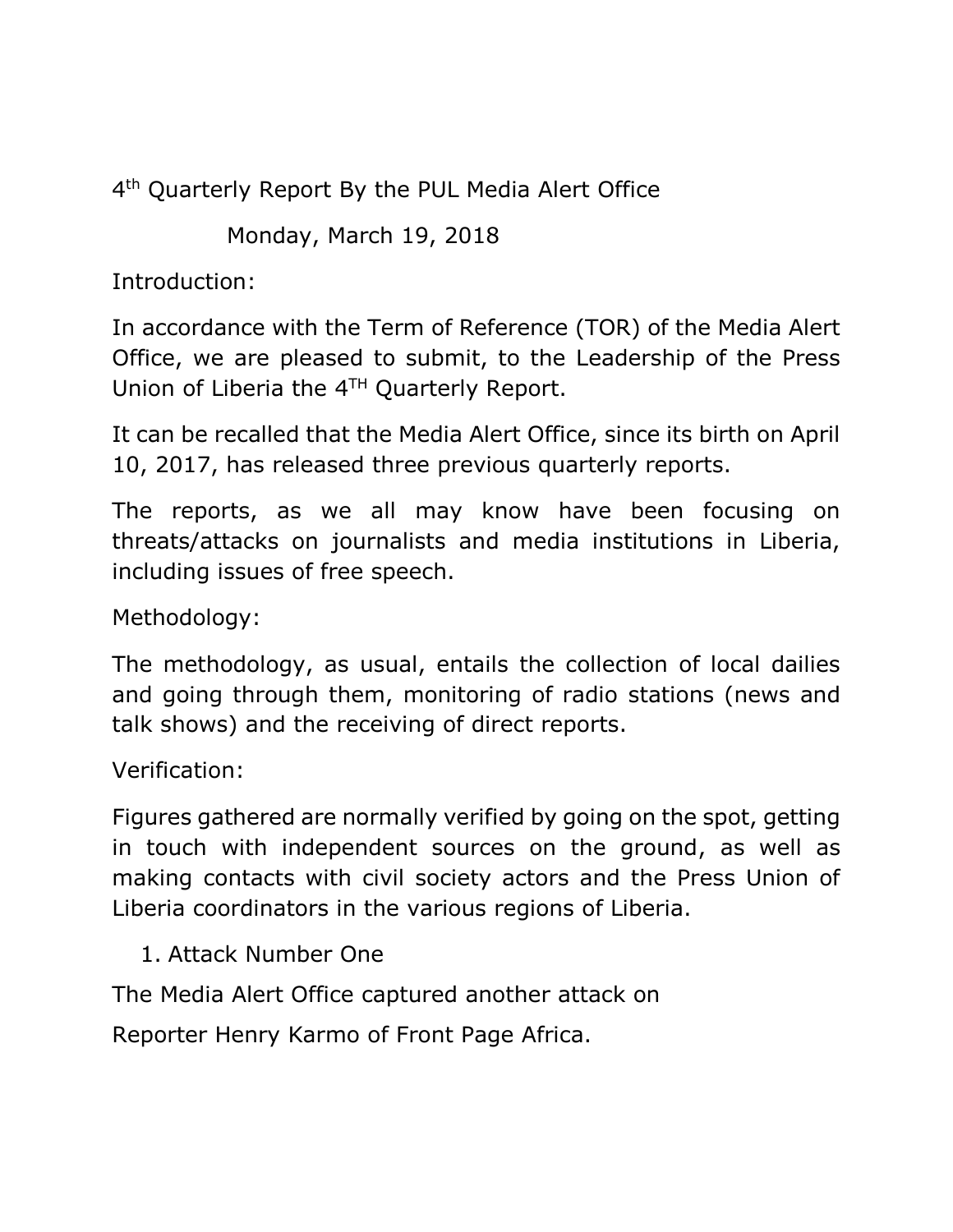Reporter Karmo was allegedly insulted and assaulted in the open by Montserrado County District 9 Representative, Munah-Pelham-Youngblood.

The incident occurred on Tuesday, February 13 at the Capitol, where PUL members and others who cover the Legislature are assigned.

The Press Union of Liberia, after hearing the sad development issued a statement, to condemn the act.

It can also be recalled that prior to the incident involving the Front Page Africa reporter, two other Legislative reports were allegedly attacked by Grand Bassa County Senator, Nyongblee Karnga-Lawrence.

The concerned reporters are Austin Kawah and Abraham Morris. The incident occurred on Wednesday, January 31, 2018 on the grounds of the Capitol.

Reporter Karmo's situation followed a recent publication by the local daily, seen as very critical and perhaps embarrassing to the lawmaker.

The publication was looking at what is glaringly the dual role being played by Representative Youngblood, since President George Weah ascended to the Presidency, that is, performing the role of a representative and at the same time protocol officer, especially during the State of the Nation Address by the Liberian Chief Executive.

However, a further verification process by the Media Alert Office has shown something contrary.

The Media Alert Office paid a visit to the Managing Editor of the Heritage Newspaper, Mohammed Kanneh. During discussions and further inquiries, Mr. Kanneh said one of the journalists was late as the lawmakers were already in session. He said based on their lateness, the doors were shut to avoid distraction during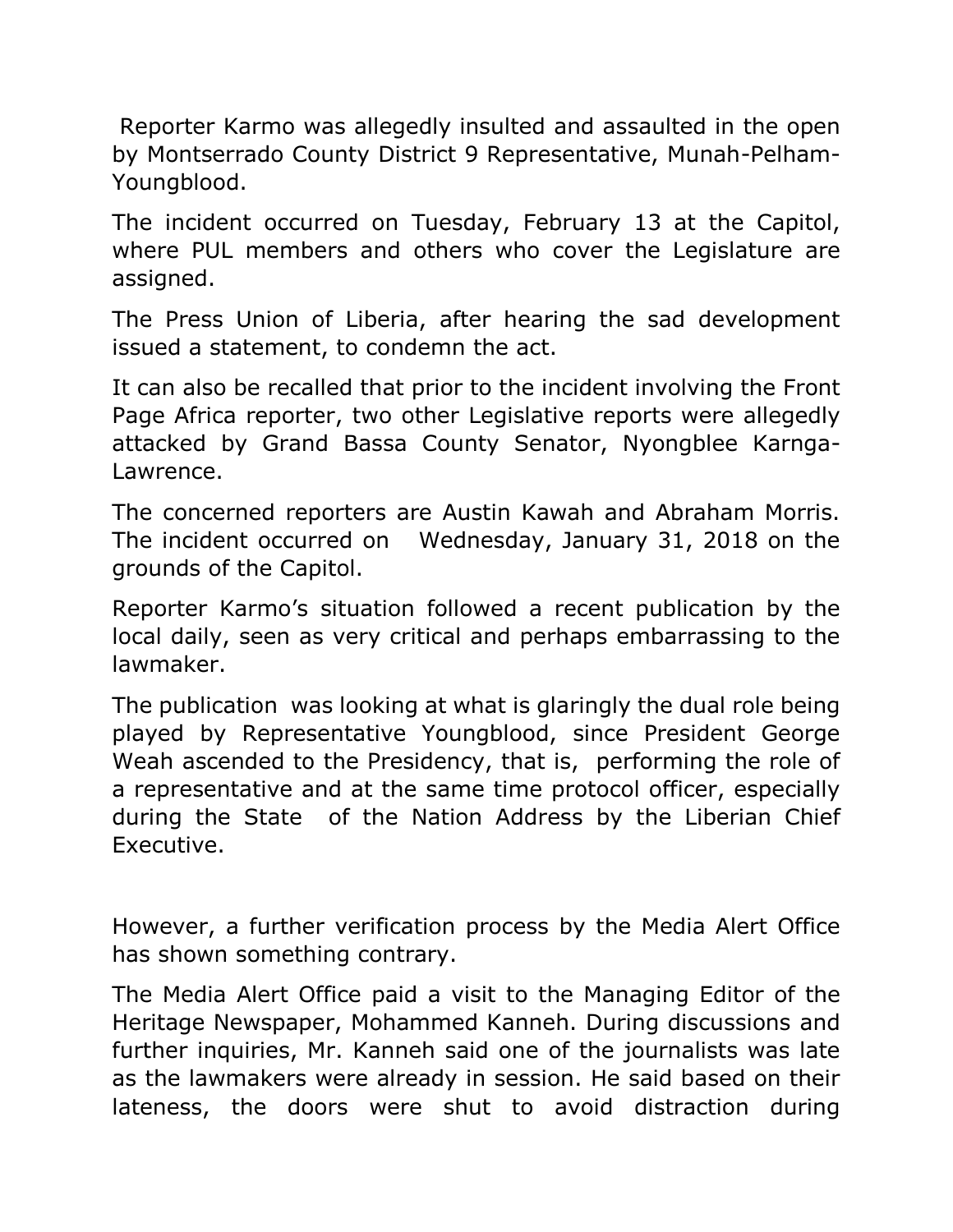deliberations. The two reporters insisted that they had to enter the Chambers at all cost. Mr. Kanneh said as the journalist's voice and noise were penetrating the door, Senator Nyunblee Karnga-Lawrence came out to ensure orderliness in her capacity as Chairman on Rules and Order. He said it was it the juncture that one of them became very emotional to the point that he even started pointing his fingers at the Sergeant-At-Arms who was still standing at the door.

"In the process his finger went into the Sergeant –At-Arms' jaw,"

Kanneh told the Media Alert Office.

The Media Alert Office therefore thinks the situation does not warrant being documented as an attack on the two journalists.

2. Attack Number Two

During the reporting period, the Media Alert Office was able to capture another attack involving Reporter Sylvester Choloplay of the FABRICS FM.

Reporter Choloplay had gone to the Slaughter House, commonly known as Cow Factory on Gardnerville-Somalia Drive on February 15, 2018 to initiate investigation into allegations of pollution by the management of Slaughter House.

In his interview with some of the residents, it was revealed that people were falling ill on a daily basis due to the pollution from the area. The residents called for government's intervention.

After his interview with Beatrice Kanneh, believed to be the Services Manager of Slaughter House, he was called on his phone to return to Ms. Kanneh for additional points, not knowing that they lady in question and some individuals said to be her employees had problem with the interview.

Based on what was established to be a consensus reached by the group, Reporter Sylvester returned , not knowing there were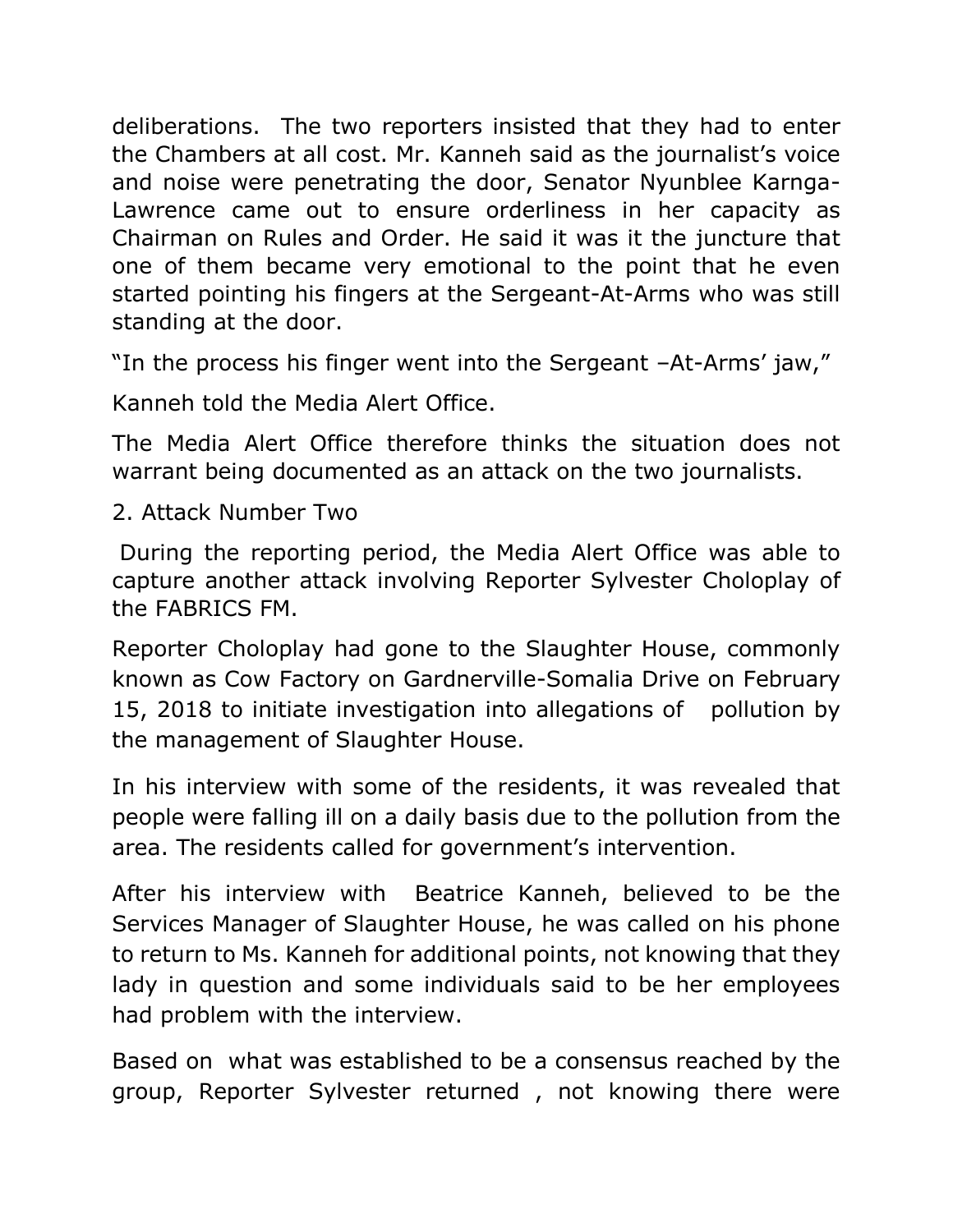people already planted, allegedly by Ms. Kanneh to jump on him, force his recorder and phone out from his hands in other to delete the recordings.

It was God who saved the journalist from the hands of these people.

As a result of the act, Reporter Sylvester's recorder is not functioning as it used to be.

3. Attack Number Three

During the reporting period, another staff of FABRICS, Sylvester Worwee came under physical attack by a man believed to be officer of the Armed Forces of Liberia, AFL, in person of Isaac Duo. Officer Duo, alias, Sergeant Natt, slapped Journalist Worwee in his full head on the Kesselle Boulevard Community in Barnersvill on February 23, 2018.

The reporter was making a call in the area during the evening hours when Officer Duo, stopped by him and started asking him several questions. The officer was not in uniform to be quickly identified by Worwee. He tried to forcefully ask for the reporter's mobile phone as the reporter was taking him for a criminal based on his appearance- one, not being in uniform and being under the influence of alcohol.

According to Mr. Worwee, the AFL soldier has since apologized and is still trying to extend his apology through some neighbors.

4. Attack of the year 2018.

Of all of the attacks tracked, collated and analyzed and subsequently published since the birth of the Media Alert Office on April 10, 2017, we consider the situation involving the BBC's Jonathan Paye-Layleh and Liberian President, George Weah as the greatest.

The Media Alert Office views the Liberian leader's statement against Mr. Paye-Layleh as the biggest of all of these attacks because it comes from a sitting President of our country, who has,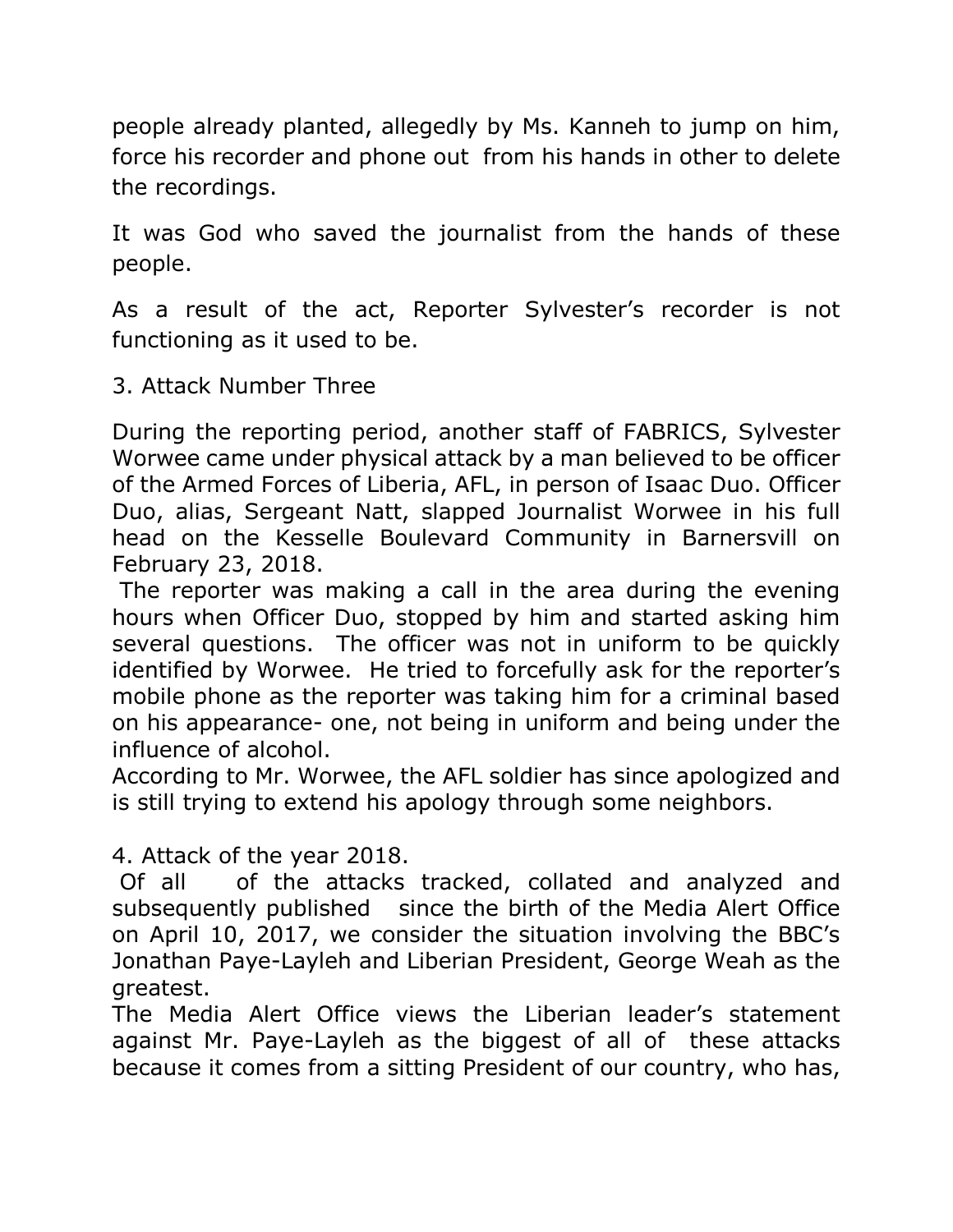on several occasions vowed to promote a free and vibrant press during his administration.

In particular- President Weah hailed his predecessor, Madam Ellen Johnson-Sirleaf for signing the Table Mountain Declaration in 2012. President Weah's comments against Journalist Paye-Layleh, on March 22, 2018, during a media stakeout at the Foreign Ministry, in the presence of international guests, including the UN Deputy Secretary General, Madam Almina Mohammed continue to raise concerns about his sincerity.

During the press stakeout, the Liberian Chief Executive accused Journalist Paye-Layleh of being against him (president) at the time he was advocating for human rights in Liberia. The President also said Journalist Paye-Layleh was painting a positive picture of the Liberian crisis through his reports to the BBC.

The BBC stringer, including the Press Union of Liberia made efforts to seek clarification/explanation from President Weah., but to no avail.

As we release this report, Journalist Paye-Layleh has surfaced in the United States of America, clearly for dear life.

Besides, before the Liberian leader could openly accuse Journalist Paye-Layleh once being against him, there were series open verbal attacks on the media community in Liberia by both senior and junior officials in President Weah's CDC-led Government.

Among them are Deputy Information Minister for Public Affairs, Eugene Fahgon, Finance and Development Planning Minister, Samuel Tweah and Monrovia City Mayor, Jefferson Koijee.

Documented instances:

1.On Tuesday, March 13, 2018, Mr. Koijee warned that the CDCled Government, he vigorously campaigned to bring to power, won't be unsettled by the reports of the media.

Mr. Koijee was quoted in the local dailies as saying : "We [will] stand tall to work for our people and careless about the media criticisms of this government."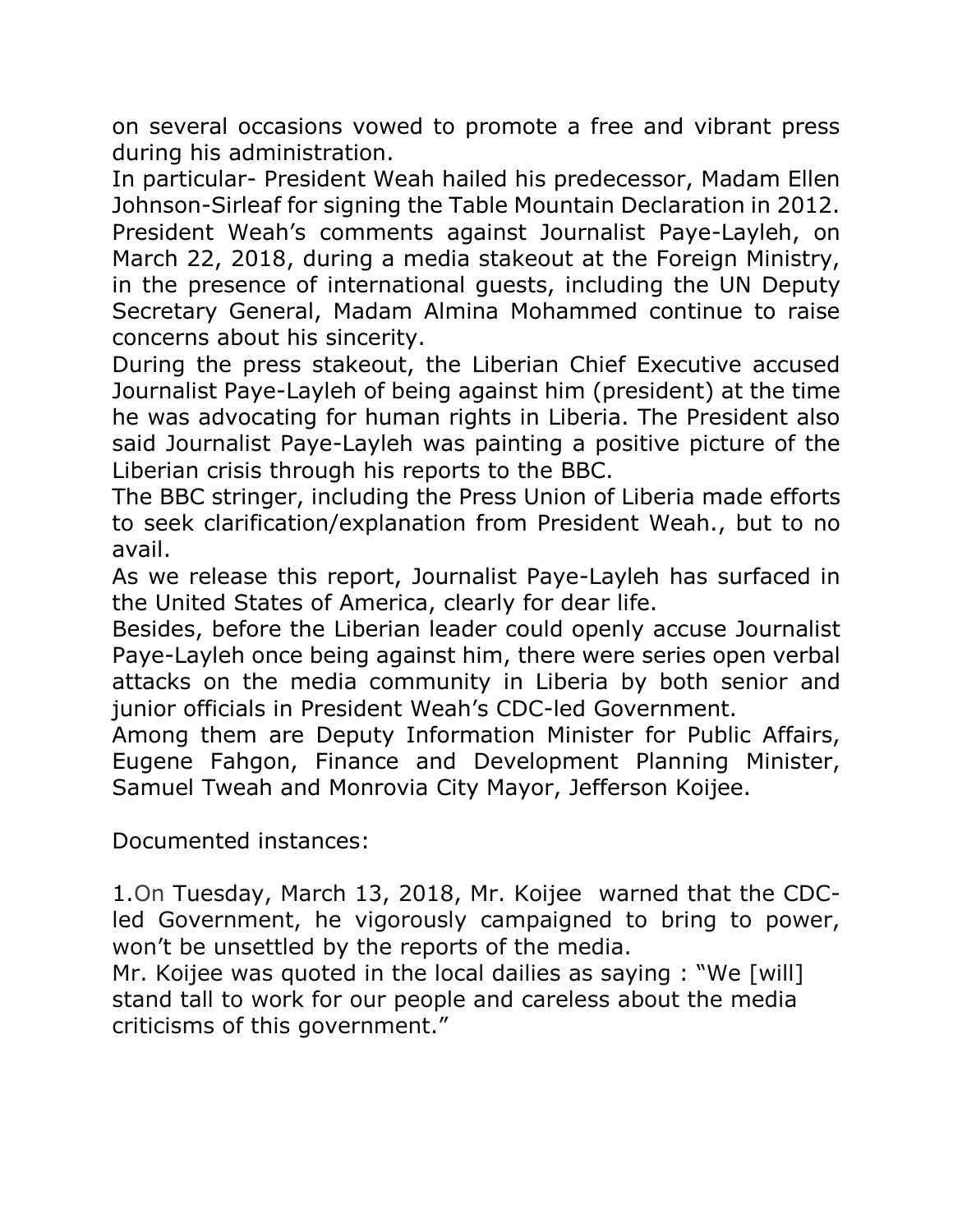2Mayor Koijee's pronouncements came after another statement from Deputy Information Minister for Public Affairs, Eugene Fahngon.

Mr. Fahngon vowed that the Media in Liberia will remain poor or broke for the next 12 year, inferring that President Weah will win a second term. Minister Fahngon accused the journalism community in Liberia of denting the election campaign of President Weah by tagging him as being "dull" and as well accompanied that description with other derogatory languages.

5. Threats of Law Suit against Hot Pepper

The Hot Pepper Newspaper, in its Tuesday, March 27, publication, Volume 2 Number 652 reported a threat of law suit against the local daily by a former officer of the defunct Special Anti-Terrorism Unit (SATU), an armed unit that was established by slain Liberian President, General Samuel Kanyan Doe before the Liberian Civil War.

Here is a caption of the paper's front page lead story: April 14, 1979 Rice Riot Alleged Killer Threatens Hot Pepper With Law Suit

--- Hot Pepper Responds

(Details still being established-------)

PUL position on attacks:

The Press Union of Liberia has not ever withdrawn from the battle front of responding to these increasing attacks on the media community in Liberia since then. The Union, has, among other things sought explanations, condemned and warned against further unfriendly actions against journalist in Liberia. Recommendation:

The Media Alert Office is appealing to all of us to help publicize its work, as the tracking process is intended to highlight what is affecting us as journalists in Liberia.

The appeal is based on two separate occasions of the quarterly reports not being carried by many media institutions.